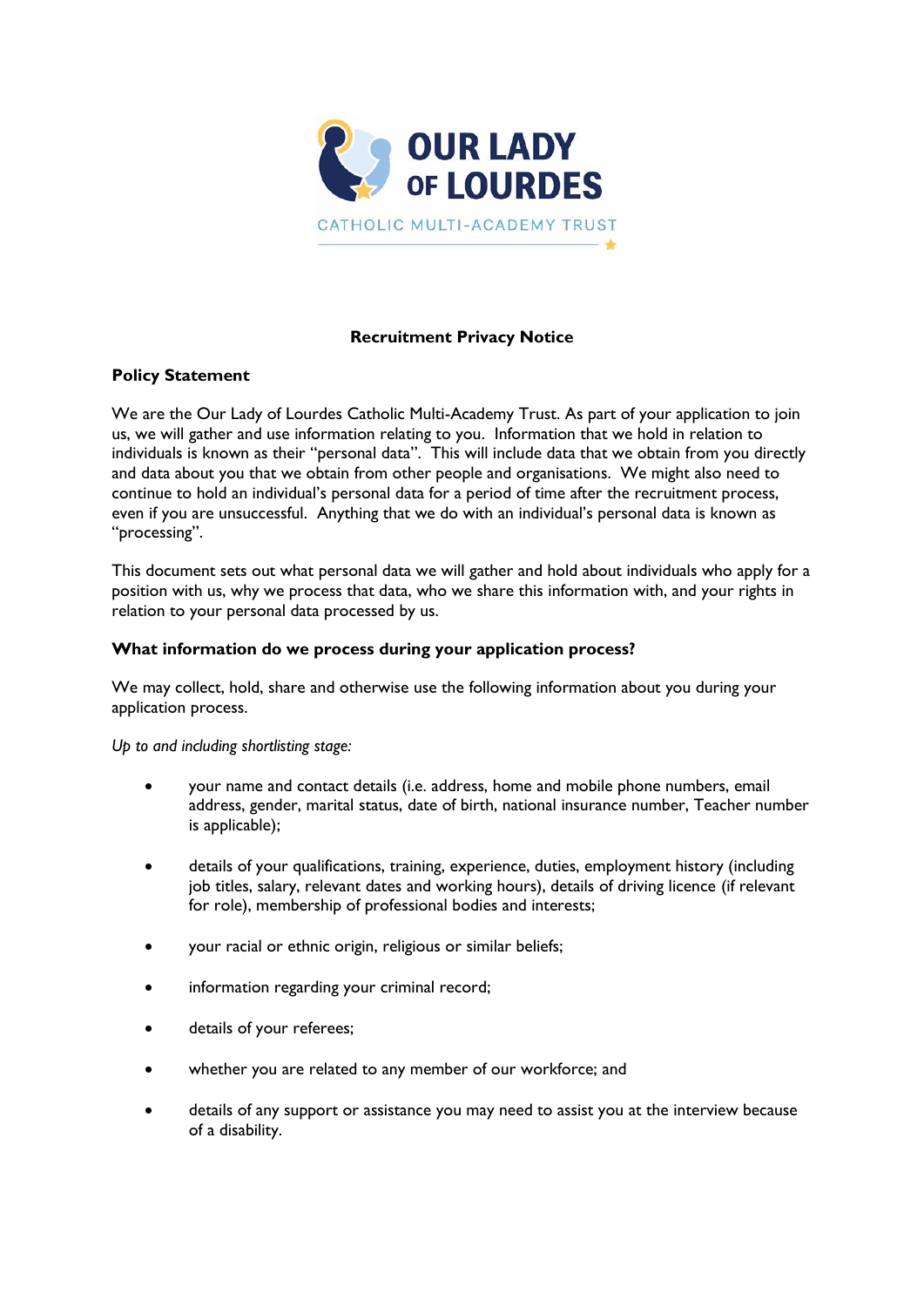#### *Following shortlisting stage, and prior to making a final decision*

- information about your previous academic and/or employment history, including details of any conduct, grievance or performance issues, appraisals, time and attendance, from references obtained about you from previous employers and/or education providers;\*
- confirmation of your academic and professional qualifications (including seeing a copy of certificates);\*
- information via the DBS process, regarding your criminal record, in criminal records certificates (CRCs) and enhanced criminal records certificates (ECRCs), whether you are barred from working in regulated activity;\*
- your nationality and immigration status and information from related documents, such as your passport or other identification and immigration information;\*
- medical check to indicate fitness to work;\*
- a copy of your driving licence (or other appropriate documentation as listed on the Home Office list);\*
- if you are a teacher, we will check the Teaching Regulations Agency (TRA) about your teacher status, whether you are subject to a prohibition from teaching order and any other relevant checks (for example Section 128 direction for management posts and EEA teacher sanctions);\* and
- equal opportunities' monitoring data.

You are required (by law or in order to enter into your contract of employment) to provide the categories of information marked (\*) above to us to enable us to verify your right to work and suitability for the position. Without providing us with this information, or if the information is not satisfactory, then we will not be able to proceed with any offer of employment.

If you are employed by us, the information we collect may be included on the School's/Academy's Single Central Record. In this scenario, a further privacy notice in relation to data we collect, process, hold and share about you during your time with us, will be issued to you.

## **Where do we get information from about during your application process?**

Depending on the position that you have applied for, we may collect this information from you, your referees (details of whom you will have provided), your education provider, any relevant professional body, the Disclosure and Barring Service (DBS), TRA and the Home Office, during the recruitment process.

## **Why do we use this information?**

We will process your personal data during your application process for the purpose of complying with legal obligations, carrying out tasks which are in the public interest, and taking steps with a view to entering into an employment contract with you. This includes: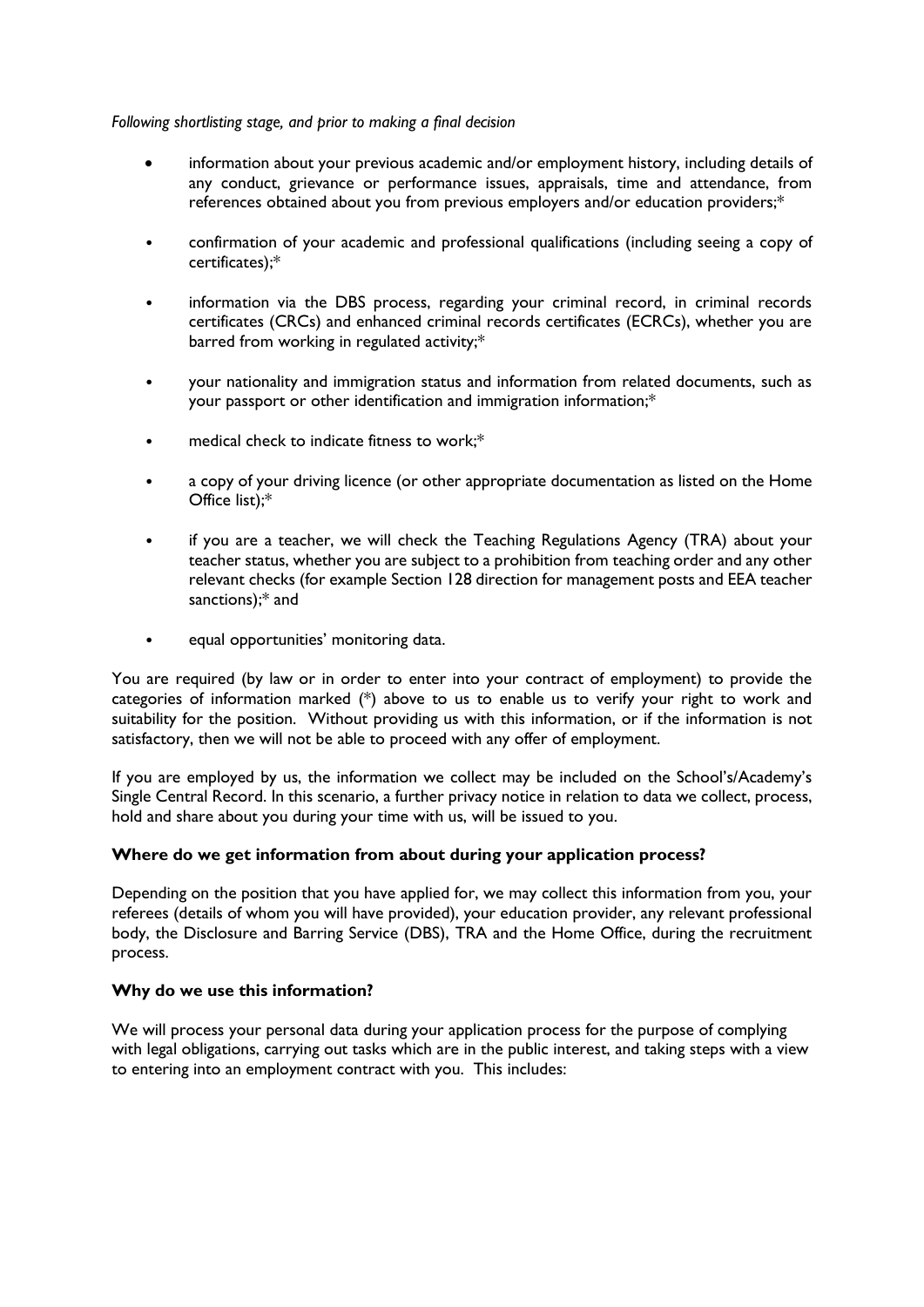- to assess your suitability for the role you are applying for;
- to take steps to enter into a contract with you;
- to check that you are eligible to work in the United Kingdom or that you are not prohibited from teaching; and
- so that we are able to monitor applications for posts in the [Trust/Academy/School] to ensure that we are fulfilling our obligations under the public sector equality duty under the Equality Act 2010.

## **How long will we hold information in relation to your application?**

We will hold information relating to your application only for as long as necessary. If you are successful then how long we need to hold on to any information will depend on type of information. For further detail please see our Retention and Destruction Policy.

If you are unsuccessful we will hold your personal data only for six months, after which time it is securely deleted.

## **Who will we share information with about your application?**

We will not share information gathered during your application process with third parties, other than professional advisors such as legal and HR advisors and Occupational Health advisors.

## **Rights in relation to your personal data**

All individuals have the right to request access to personal data that we hold about them. To make a request for access to their personal data, individuals should contact:

## DPO Karen Rich [dpo@ololcatholicmat.co.uk](mailto:dpo@ololcatholicmat.co.uk)

Please also refer to our Data Protection Policy for further details on making requests for access to personal data.

Individuals also have the right, in certain circumstances, to:

- Object to the processing of their personal data
- Have inaccurate or incomplete personal data about them rectified
- Restrict processing of their personal data
- Object to the making of decisions about them taken by automated means
- Have your data transferred to another organisation
- Claim compensation for damage caused by a breach of their data protection rights

If an individual wants to exercise any of these rights then they should contact DPO Karen Rich [dpo@ololcatholicmat.co.uk](mailto:dpo@ololcatholicmat.co.uk) The law does not oblige the school to comply with all requests. If the school does not intend to comply with the request then the individual will be notified of the reasons why in writing.